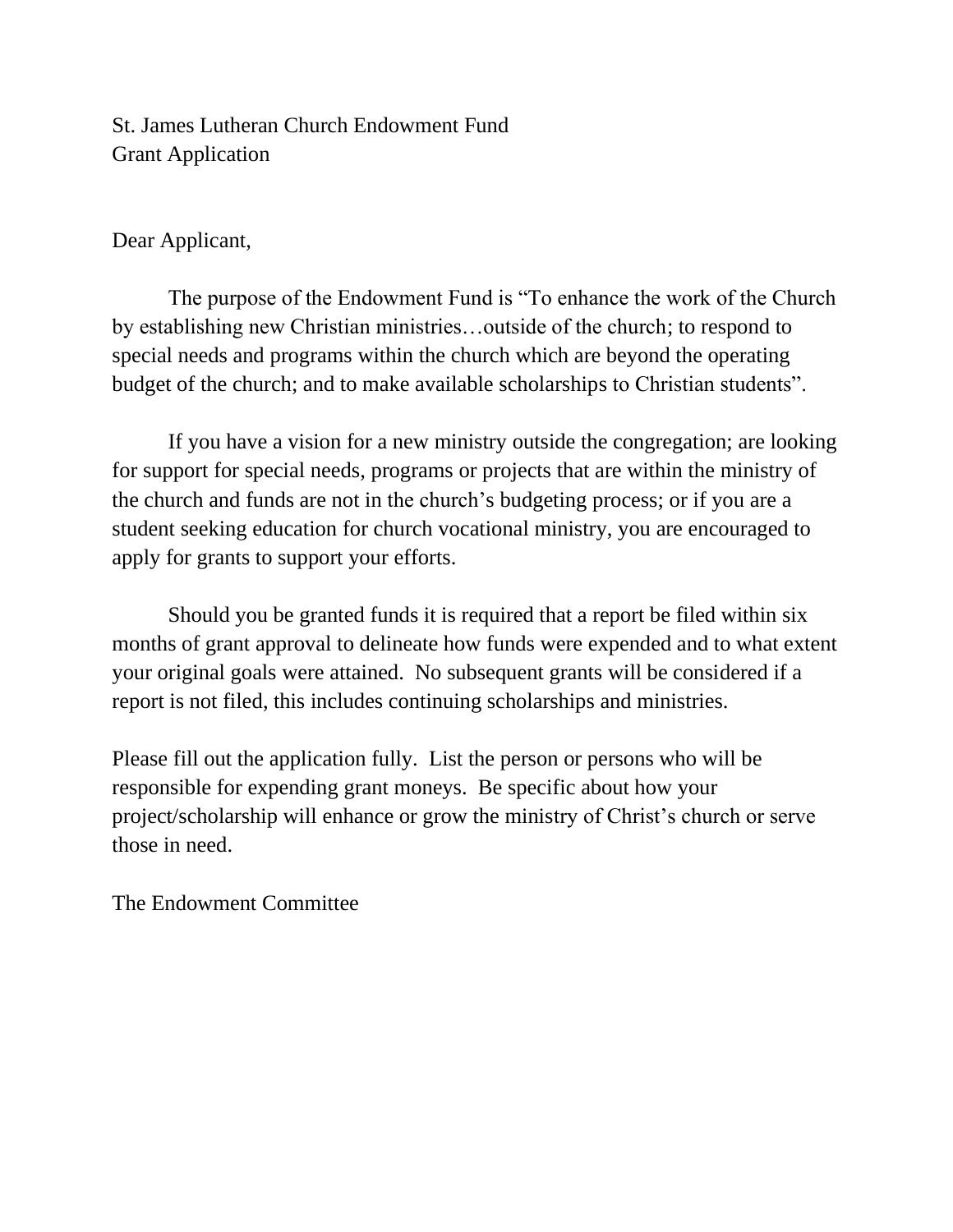## GRANT APPLICATION:

| <b>Contact Information:</b> | Name(s) of person applying for grant: $\frac{1}{\sqrt{1-\frac{1}{\sqrt{1-\frac{1}{\sqrt{1-\frac{1}{\sqrt{1-\frac{1}{\sqrt{1-\frac{1}{\sqrt{1-\frac{1}{\sqrt{1-\frac{1}{\sqrt{1-\frac{1}{\sqrt{1-\frac{1}{\sqrt{1-\frac{1}{\sqrt{1-\frac{1}{\sqrt{1-\frac{1}{\sqrt{1-\frac{1}{\sqrt{1-\frac{1}{\sqrt{1-\frac{1}{\sqrt{1-\frac{1}{\sqrt{1-\frac{1}{\sqrt{1-\frac{1}{\sqrt{1-\frac{1}{\sqrt{1-\frac$ |  |
|-----------------------------|---------------------------------------------------------------------------------------------------------------------------------------------------------------------------------------------------------------------------------------------------------------------------------------------------------------------------------------------------------------------------------------------------|--|
|                             |                                                                                                                                                                                                                                                                                                                                                                                                   |  |
|                             |                                                                                                                                                                                                                                                                                                                                                                                                   |  |
|                             |                                                                                                                                                                                                                                                                                                                                                                                                   |  |
|                             |                                                                                                                                                                                                                                                                                                                                                                                                   |  |
|                             |                                                                                                                                                                                                                                                                                                                                                                                                   |  |
|                             | Please describe in detail the vision/scope/goal of this:<br>[ ] New Ministry [ ] Project [ ] Service [ ] Scholarship                                                                                                                                                                                                                                                                              |  |
|                             |                                                                                                                                                                                                                                                                                                                                                                                                   |  |
|                             |                                                                                                                                                                                                                                                                                                                                                                                                   |  |
|                             |                                                                                                                                                                                                                                                                                                                                                                                                   |  |
|                             |                                                                                                                                                                                                                                                                                                                                                                                                   |  |
|                             |                                                                                                                                                                                                                                                                                                                                                                                                   |  |
|                             |                                                                                                                                                                                                                                                                                                                                                                                                   |  |
|                             |                                                                                                                                                                                                                                                                                                                                                                                                   |  |
|                             |                                                                                                                                                                                                                                                                                                                                                                                                   |  |
|                             |                                                                                                                                                                                                                                                                                                                                                                                                   |  |
|                             |                                                                                                                                                                                                                                                                                                                                                                                                   |  |
|                             |                                                                                                                                                                                                                                                                                                                                                                                                   |  |